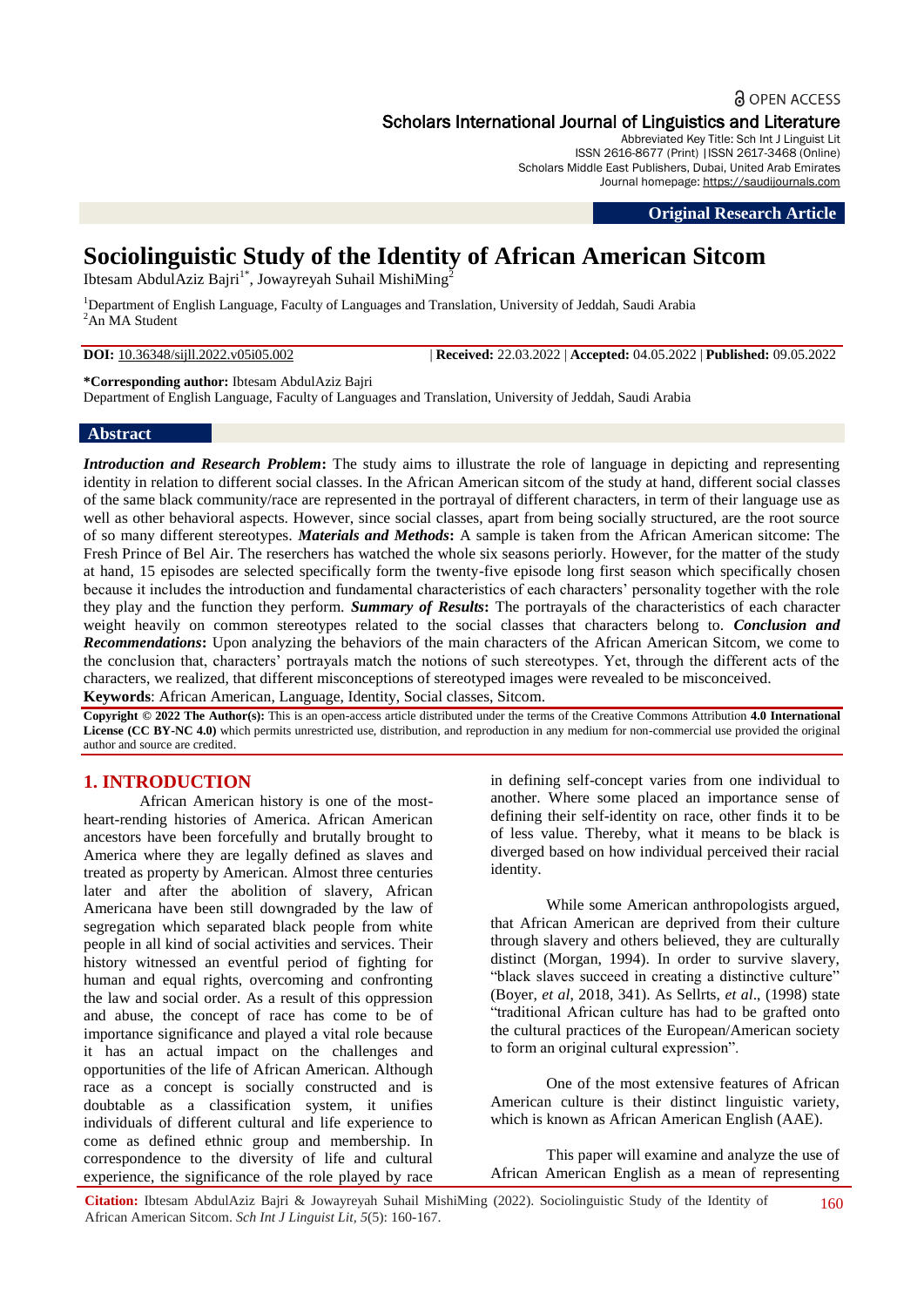and defining different racial identities among African American / black community through analyzing the language used by the main characters of the African American Sitcom: The Fresh Prince of Bel Air.

## **1.2. BACKGROUND OF THE STUDY**

## **1.2.1. The African American Sitcom, the Fresh Prince of Bel Air**

The African American sitcom was originally aired on the American radio and television network, The National Broadcasting Company, NBC. The first episode was aired on September 10th, 1990 and continued to run up for six seasons of 148 episodes up till May 20th, 1996.

The sitcom is one of the most popular shows of all time. It has been almost 25 years and reruns of the show still airing and streamed through different entertainment services. Its theme song is one of the most known song and is still played and different remixes versions surface the YouTube every now and then. The show has won 14 different awards and has been nominated 26 times for several awards such as the Golden Globes and Emmy. It is also considered as the launching point of its actors' and actress' careers, most recognizably, Will Smith. (Waxman, 2015).

The series present the actor Will Smith playing the role of a fictionalized version of himself portrayed in the character of a black young teenager of a lower middle-class form Philadelphia, who happens to confront a violent encounter which has made his mom decide to send him to finish his high school education at his aunt's custody whom on the contrary, lives in a known wealthy neighborhood of Bel-Air, in Los Anglos, California. The sitcom depicts different representations of the lower and upper classes of African American community portrayed in the character of Will Smith in opposition to his aunt, her husband, and their three kids' family, especially Carlton, Will"s fellow teenager cousin. These differences are apparent in the choice of the characters' language use, apparel, behaviors and etiquette. The series pick up on the different notion of what is meant to be black. Different notions of what being black is, has been portrayed in the role of different characters. The series impersonate different stereotypes of Africans Americans. These stereotypes are beat and reversed using humor and comedy.

This paper aims to analyze the characters' speeches to illustrate the vital rule of language used among the varieties of African American English and standard American English played in determining the educational and economical level of characters, as well as examining the different attitudes of African American towards their racial identity considering their complex history and cultural background.

**1.2.1.1 Characters of the Fresh Prince of Bel Air**

The following list includes the main characters of the African American sitcom at hand:

- 1. Will Smith (played by the actor Will Smith), the protagonist and the main character of the sitcom. He portrays a young high school student from Philadelphia. He is of a social lower class.
- 2. Philip Banks, (played by the actor James Avery). He is a lawyer, and later promoted to a judge. He is the husband of Will"s Aunt and is commonly called as Uncle Phil.
- 3. Vivian Banks, (played by the actress Janet Hubert-Whitten). She is a University Professor and Will"s aunt. She is commonly called as Aunt Viv.
- 4. Carlton Banks, (played by Alfonso Ribeiro). He is the son of Philip Banks and Vivian. He was raised in Bel-Air where his family lives. He is the same age as Will.
- 5. Hilary Banks, (played by Karyn Parsons). She is the first child of the Banks family.
- 6. Ashley Banks (played by Tatyana M. Ali). She is the second and youngest daughter of the Banks family.
- 7. Geoffrey Butler, (played by Joseph Marcell). He is a British black man who serves as the family"s butler.

#### **1.2.2. Social stratification theory**

In order to analyze the language use of different social classes we need to overlook the social stratification theory. According to Saunders (2006), the term stratification "refers to the different "layers" or strata of social groups which are thought to be arranged, one on top of the other, in various human societies" (1). The theory of social stratification refers to how social classes relate unequally and differ from one another, and how these social classes are assembled.

One of the well know approaches to the theory of social stratification is the Marxist theory that stemmed from the work of the nineteenth-century German philosopher Karl Marx. According to the Marxist (1848) view of social stratification, all societies that ever existed, from ancient Rome to Feudal Europe to the modern Capitalism, have had two continually existing classes, the bourgeoisie/capitalist and the working class. "The class which owns the means of production [which continually] grows wealthier by exploiting the labour of the [working] class" (Saunders, 2006, 6). A more modern and alternative approach to social stratification is the Weberian stratification. According to Saunders (2006), Weber views a social class as a function; "people form a class if they share roughly common life chances" (22). Weber approach consists of three distinctive principles in relation to social classes, power, prestige, and statue. Thus, for Weber, social classes are:

The upper class consists of those who live off property income and enjoy the privileges of education. The lower class, by contrast, is 'negatively privileged' on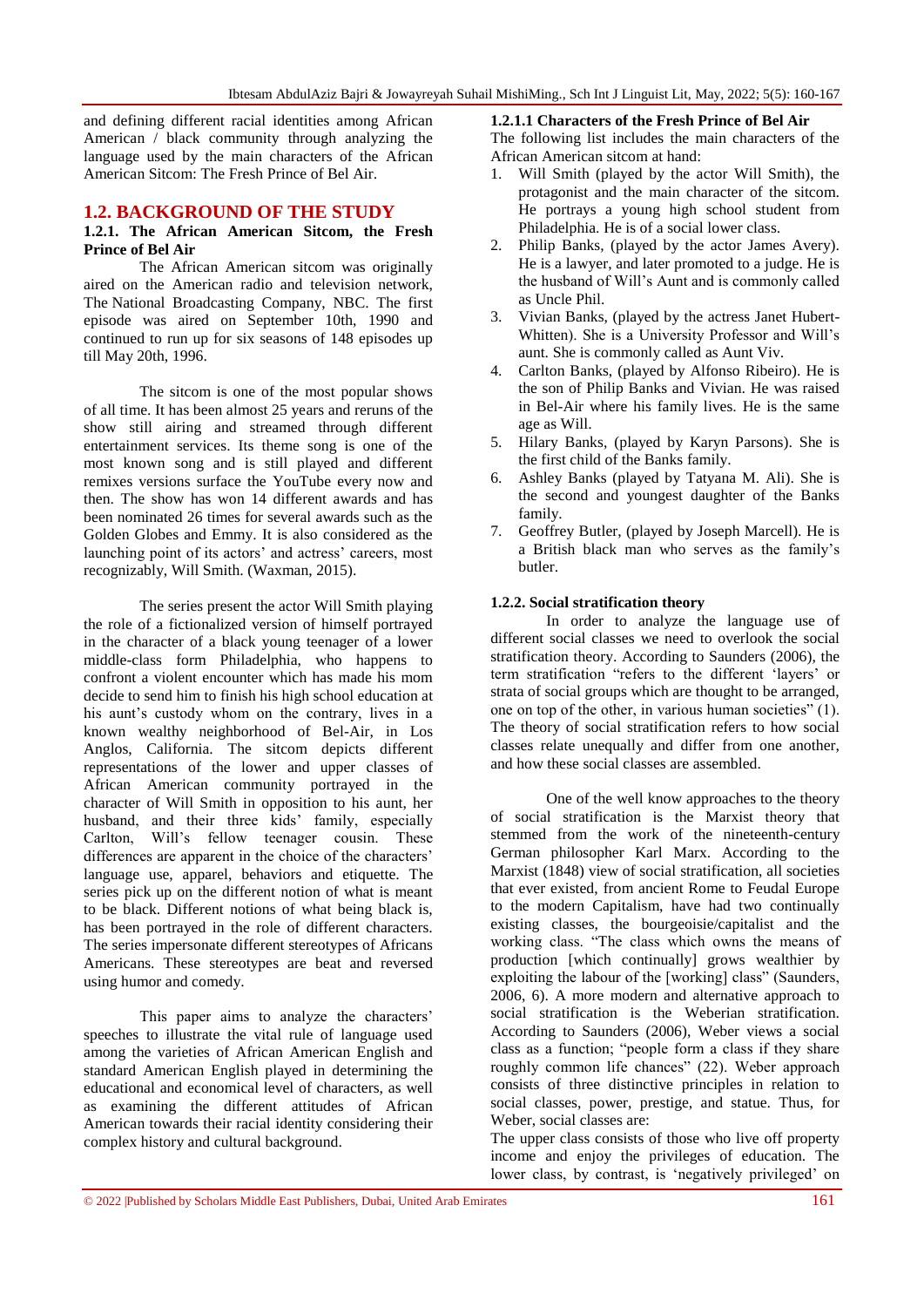both dimensions… In between these two classes, the middle class consists of people who have some property but little education, and people who have little property but can command high wages by virtue of their education and qualifications (Saunders, 2006, 23-24).

The Weberian three-class-system above fits to assemble the characters of the targeted characters of the study into different classes although they come from the same ethnic group or race as African American.

#### **1.3. Research Aim and Objectives**

The aim of this research is to explore the representation of identity within the African American community through their use of the variety of English language that is spoken by their community. For that purpose, the African American sitcom is chosen as a sample of analysis because it represents, through its characters, different social classes of the black community, a higher, middle, and lower social classes. We aim to investigate the language use of each character and how it relates to their identity and social class.

#### **1.4. Research Questions**

How does the use of African American English language variety correspond to the differences between individuals within the black community based on their social classes and how they perceive their racial identity?

#### **2. LITERATURE REVIEW**

#### **2.1. African American History and the Concept of Racial Identity**

As mentioned before, the dominant view of African American English is viewed as incompetence language due to the lack of environmental and cognitive competency of African American. After that, Labov (1972) came to disprove and counter this view through his researchers. His examination and observation of the grammatical and features of AAE in different context prove to relate AAE to American English in logical and systematic way. Therefore, it is no longer connected to cultural or cognitive deficiency and it is approved to rather be of a linguistic variety and is thereafter named, African American Vernacular English (AAVE). However, his use of the term Vernacular seems problematic since it has been corrected with use of nonstandard language variety of lower/working class. Nevertheless, for Labov the term indicates the "speaker's most automatic linguistic production free of conscious interference" (Eckert, 2012, 3).

#### **2.2. African American Attitude towards AAE**

The members of the African American community, as any other community, grows and expands across different classes and geographical scale. Therefore, their attitude towards AAE differs. In the case"s argument that Martin Luther King presented in adopting AAE in school, other members of the African

American community "argued ... that AAE and AE were not sufficiently different to impede comprehension of teachers or students and that the language of instruction should be AE." (Morgan, 1994, 336). As Labov (1987) suggests that, American English is used by African American to enhance their education and economic status. Yet, amongst the young African American, AAE is prominent as it is favored by the culture of hip hop and rap. In addition, the tendency of using AAE features in both informal and formal context, where the features of AAE used relying on the grammar of AE, was trending noticeably among African American.

#### **2.3. Features of African American English**

One of the features of AAE is the difference usage of lexical items, i.e., vocabularies are used differently. For example, The Verb or lexical entry *come* "is taken to be a semi-auxiliary in that it shares at least one property with auxiliary verbs: it precedes main verbs ending in *-ing*. It is referred to here as a verbal marker" (Green, 2002,. 22). For Example, "he come walking in here like he owned the damn place'. (Spears, 1982, 852). The same with the verb *stay* as in, "she stay winning', which indicates a habitual occurrence. Another example is the use of *some* to mean very as in; 'he's some tall', 'she can cook some good'.

Other features of AAE are the grammatical characteristics which are mostly apparent in term of tenses. For instance, the use of *done* "to express prefect and had done to express past perfect." (Sidnell, 2002. 3). For example, "he done walked, or he had done walked". Other grammatical features include the deletion of *have* in the past perfect tense, using the past participle in the simple past tense.

According to Sindell (2002), one of the unique features of AAE is the stressed *bin*. It is a unique item that exists solely in AAE. It is meaning varies depending on the verb it accompanies. It could also come with verbal complements, 'he bin eating', or, nonverbal complements 'he bin a preacher'. *Bin* is one of the most mistaken by non-AAVE speakers as they hear it and think of it as "*has been*", when as in the examples above, it does not. For addition, 'he bin a preacher' does not mean that he has been a preacher. Conversely, it indicates that he has been a preacher for a long time, and he is still now. Also, AAE speakers omit the *-s* suffix in the third person singular present tense. Consequently, the auxiliary verbs *don't* is used for both first- and second-person plural, and third person singular. The same goes with *have* instead of *has*. Another distinctive aspect of grammar in AAE is the use of *invariant be* "to indicate a habitual event or action" (Sidnell, 2002. 8), as in "she be sick". Other use of *be* is to indicate the future tense which is mainly occur with the deletion of the verb *will* that supposedly precedes it. Other future indicators in AAE are, *gonna*, and *finna*, for the immediate future, and *be done* for the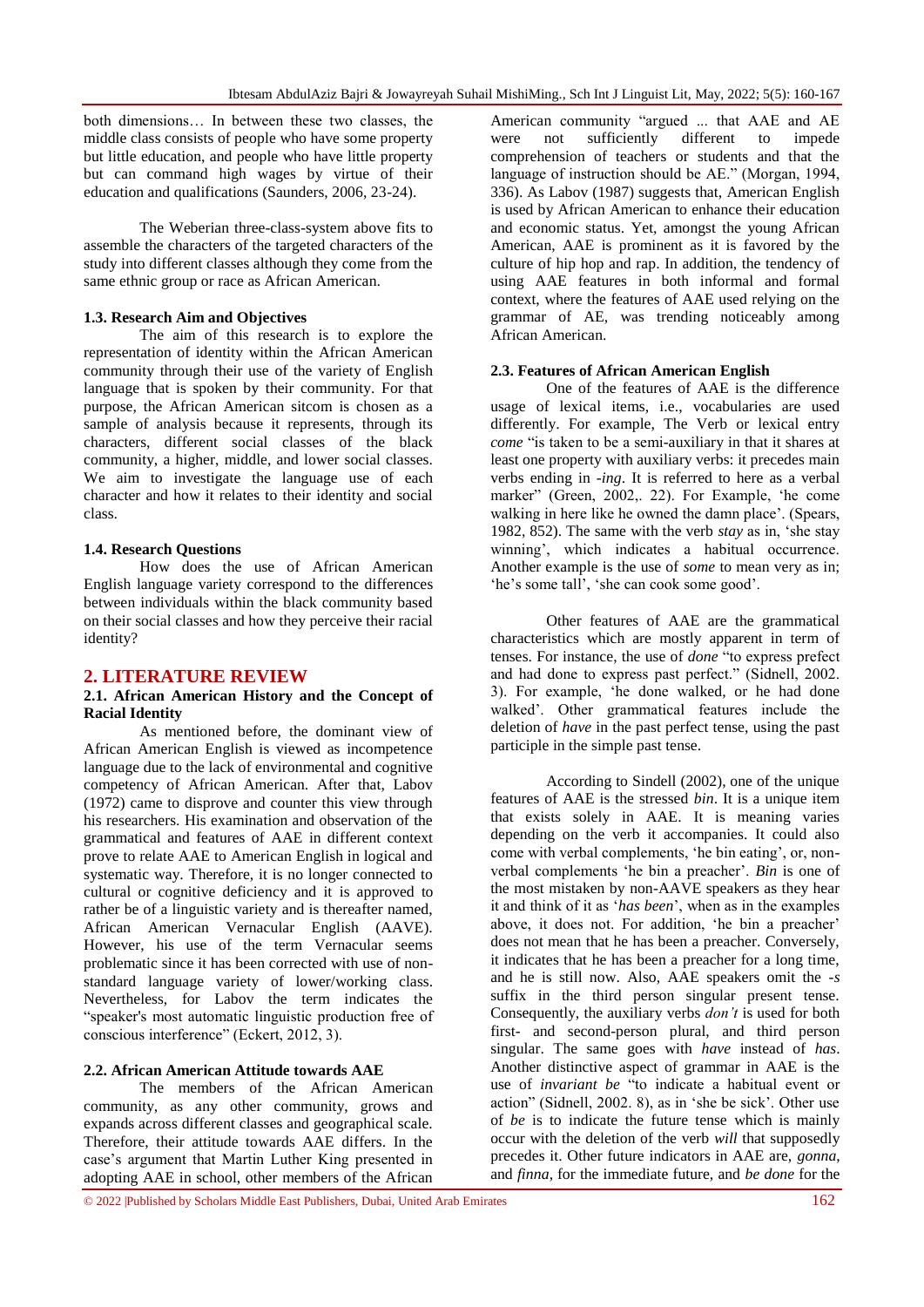perfect future tense. These are very few distinctives characteristics of AAE. However, although African American English is linguistic systematic variation of American English, AAE is often mistakenly perceived as bad or ungrammatical English, or mostly as slangs. People usually think of it as an informal language or even as a street or a lower class.

## **2.4. AAE and Identity**

According to Smitherman & Smitherman-Donaldson (1986), throughout African American history, there is the hope of escaping and returning to their homeland. Yet, as time progressed, African American starts to settle in America and antecedent dreams about their homeland become of fantasies. Consequently, they start adopting, "what Langston Hughes has termed the 'ways of white folks' — their religion, culture, customs, and, of course, language" (10). However, at the same time, black people are resetting this movement, as Smitherman & Smitherman-Donaldson (1986) describes, "we have the 'push-pull' syndrome in black America, that is, pushing toward White American culture while simultaneously pulling away from it" (10-11).

Jones & Preston (2006) conduct a study of middle and lower classes of urban northern African Americans from Lansing, Michigan  $[1]$ . They focus on the AAE in relation to the African American identity. For them, the Smitherman's push-pull (1986), is more evident in language. As Jones & Preston (2006) indicate in their research, they find it odd that African American language variety is viewed as a representative of the younger working class rather than the adult or middle and upper classes just because they are well educated and more exposed to the standard American English. This is in concordance with Labov (1972) point of view as he states,

"We have not encountered any nonstandard speakers who gained good control of a standard language, and still retained control of the nonstandard vernacular. Dialect differences depend upon low-level rules, which appear as minor adjustments and extensions of contextual conditions, etc" (Labov, 1972. 215).

In response to this, Jones & Preston (2006) state that there is a clear relation between language and identity even though that Labov (1972) does not implicate "such speakers as lacking in African American identity" (6). Furthermore, Jones & Preston (2006) state:

"we think that many adult and higher-status African Americans have been pulling and pushing for so long that they have maintained authentic, full-

 $\overline{a}$ 

fledged African American identities without necessarily having full competence in what might be called basilectal AAVE" (7)

In their study, Jones (2003) collected conversational data from thirty-three participants who are divided into groups based on their ages, young or old, and social classes, middle or lower. They have demonstrated that African American avoid the fronting of the vowel  $/\alpha$  as in the Inland American dialect. This avoidance is due to ethnic sensitivity and identity purpose. They also examine the use of AAVE morphosyntax features and they discover that most of the working class tend to use more AAVE morphosyntax features than that of the middle class. For them, "this may reflect a pattern among many higher statuses African Americans, who retain a symbolic identity in phonology while acquiring morpho-syntactic norms that are indistinguishable from other varieties" (Jones & Preston, 2006.2).

This study demonstrates on the relation between identities, whether based on social class"s differences or merely on ethnicity, and the use of a certain language variety and linguistics features in assuring this identity. This goes in line with the topic of the study at hand. This research will furtherly explore the way that identity is represented within the black community. This present research takes into account the African American sitcom: The Fresh Prince of Bel Air, as a means of study because it is produced and directed by African Americans and it involves a main cast composed mostly of black actors.

## **3. METHODOLOGY**

#### **3.1. Data Collection**

In order to analyze the representations of black community"s social classes through language use, a sample is taken from the African American Sitcom, the Fresh Prince of Bel-Air.

Data is collected from the sitcom"s first season. The researcher has previously watched the whole six seasons. However, for this research, 15 selected episodes are re-watched and analyzed. These episodes are selected specifically form the twenty-five episode long first season. The first season is specifically chosen because it includes the introduction and fundamental characteristics of each characters' personality together with the role they play and the function they perform. The episodes are downloaded and watched through the streaming services "Netflix". Episodes scripts are taken from the "Springfield! Springfield!' TV shows and movies scripts database [<www.springfieldspringfield.co.uk>](http://www.springfieldspringfield.co.uk/). After watching the episodes, scenes with importance remarks of the topic at hand are analyzed and results are interpreted and weighted accordingly.

<sup>&</sup>lt;sup>1</sup> Inland Northern cities where Inland North American English dialect is spoken

<sup>© 2022</sup> |Published by Scholars Middle East Publishers, Dubai, United Arab Emirates 163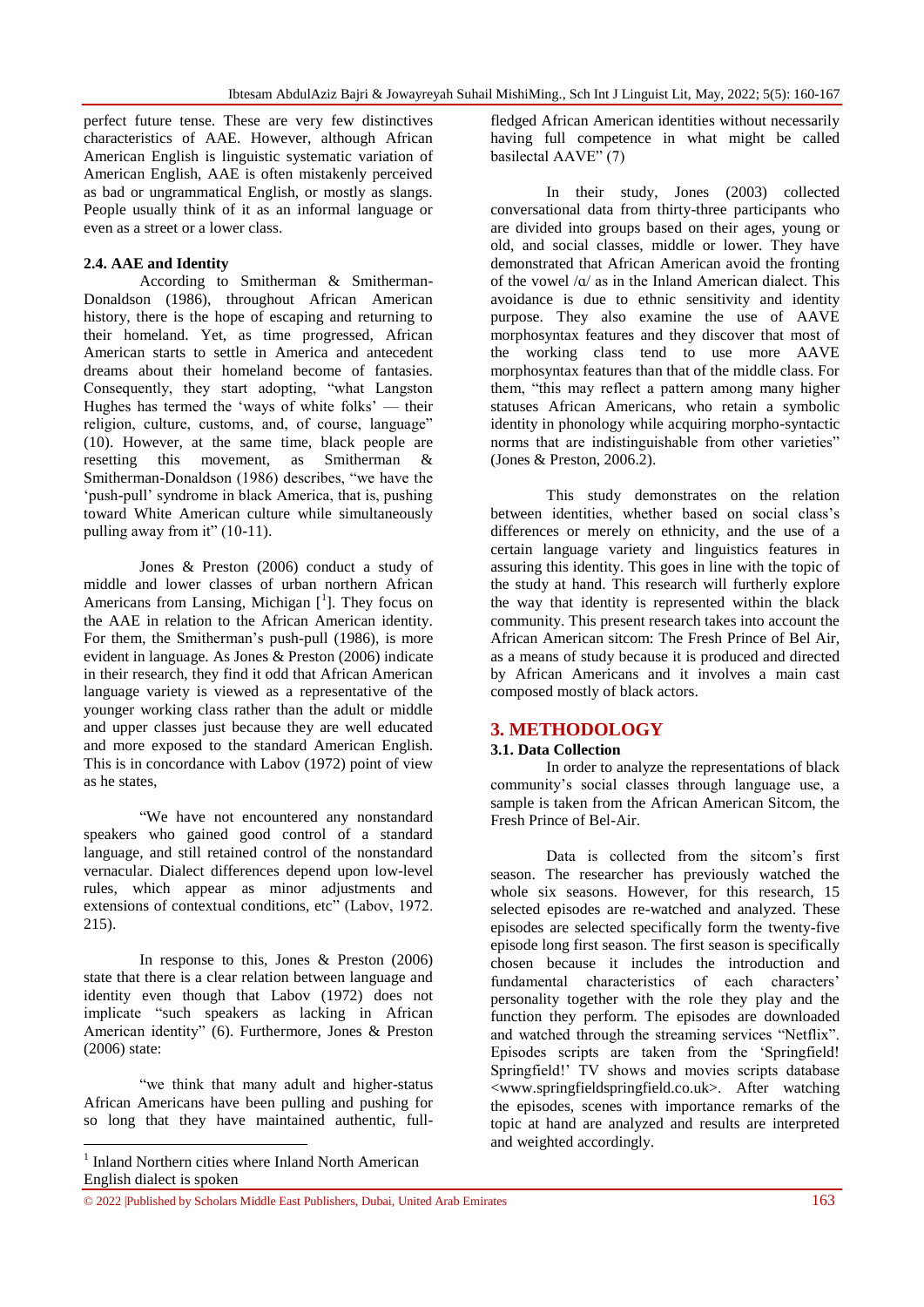## **3.2. DATA ANALYSIS**

#### **3.2.1. Will Attitude towards Moving to Bel-Air with His Relatives**

The sitcom"s opening theme song set the premise of the show. It is a rap song rapped by Will"s character introducing the events that lead him to move in with his affluent relatives in Bel Air. He expresses his resentment about moving to Bel Air, which shows his negative attitude towards it, and how his mom forces him to. See below:

Got in one little fight and my mom got scared

And said "You're moving with your auntie and uncle in Bel-Air"

I begged and pleaded with her day after day

But she packed my suitcase and sent me on my way (Theme song)

Then, he raises his pre-assumptions about Bel Air's residents and set the main plot. He predominates and declares himself as the Prince of Bel-Air:

But wait, I hear they're prissy, bourgeois, and all that Is this the type of place that they should send this cool cat?

I don't think so, I'll see when I get there

I hope they're prepared for the Prince of Bel-Air (Theme song)

Will sets the difference between him and his relatives based on their social classes' incongruity. For this reason, he regards them less Black and rather as White. In episode 1, when he first meets his little cousin Ashley, in her school uniform, Will goes on greeting her as his 'little Scottish cousin" (Episode 1). More precisely, Will denies his cousin Carlton his identity continuously. For example:

Will: I got a poem for you, Carl. Try this one on for size.

"Roses are red Violets are blue "Jazz and I are Black, But Carlton, what are you?" (Episode 7)

Will also metaphorically describes his cousin as an Oreo; Black on the outside white on the inside: Carlton: "What do you say to an Oreo?" Will: "I say, 'What's up, Carlton!" (Episode 6)

Moreover, when Philip"s attorney partner, Henry Furth, who is white, choose Carlton over Will to entrust with his car, Will starts to question if it is based color prejudice,

Carlton: Why so glum, chum?

Will: It was my idea for me to drive his car to Palm Springs.

How come he asked you to do it? This is a Black thing, isn't it? (Episode 6)

Also, when Will"s childhood friend comes over to visit him, his friend seems to share the same impressions as Will:

Carlton: you're also a disadvantaged inner-city youth, I hear.

Will"s Friend: Yo, man, what's with him? Will: It's a tan. (Episode 5)

While Carlton considers other black people of lower class to be disadvantaged, Will seems to disacknowledge Blacks of higher class to be of the same community. For Will, black identity is not based on race and color solely, but rather on where they come from, and how they act, dress, and speak. Will character portrays a Philadelphian young black boy. Ellison (2019) describes Philadelphia as, "Where Blackness Transcends" and continued to state, "If we needed a Capital of Blackness, we"d make it Philadelphia" (Ellison, 2019). Therefore, Philadelphia is specifically chosen to take a huge part in building Will"s character in term of his behaviors and attitude. The same goes for Carlton"s character, who was brought up in one of the best neighborhoods with lavish building and environment in America, Bel Air, Los Angles. The background of both characters played a huge part in their upbringing. As Will perceive himself different from his family because of that, his family tries to make him understand that being black for them does not interfere with where they come from and their social status but rather on who they are and the strive for success they have and will achieve. Carlton points this out for Will in the following scene,

Will: All right, but just, out of curiosity, Carlton, what color are you?

Carlton: Here we go again. Look, just because I grew up in the best

neighbourhoods and pronounce the "i-n-g"s at the end of my words

doesn"t make me any less black than you. (Episode 23)

In this example, Carlton draw to will"s attention that their difference social status does not run against their common black identity and his use of different linguistic code does not make him any less black than Will. Moreover, Carlton confronts Will on his ideas of *blackness,*

Carlton: Look, I never judged you for being the way you are,

but you always act like I don"t measure up to some rule of blackness

that you carry around. (Episode 23)

In the example above, we notice the contrasting values Will and Carlton hold of what it is meant to be black.

## **3.2.2. Will's Use of Language**

Will insists on using AAE language variety. For Will, language, including accents, represent ethnicity and background. For instance, in the first episode after Will arrives at his aunt's house, Will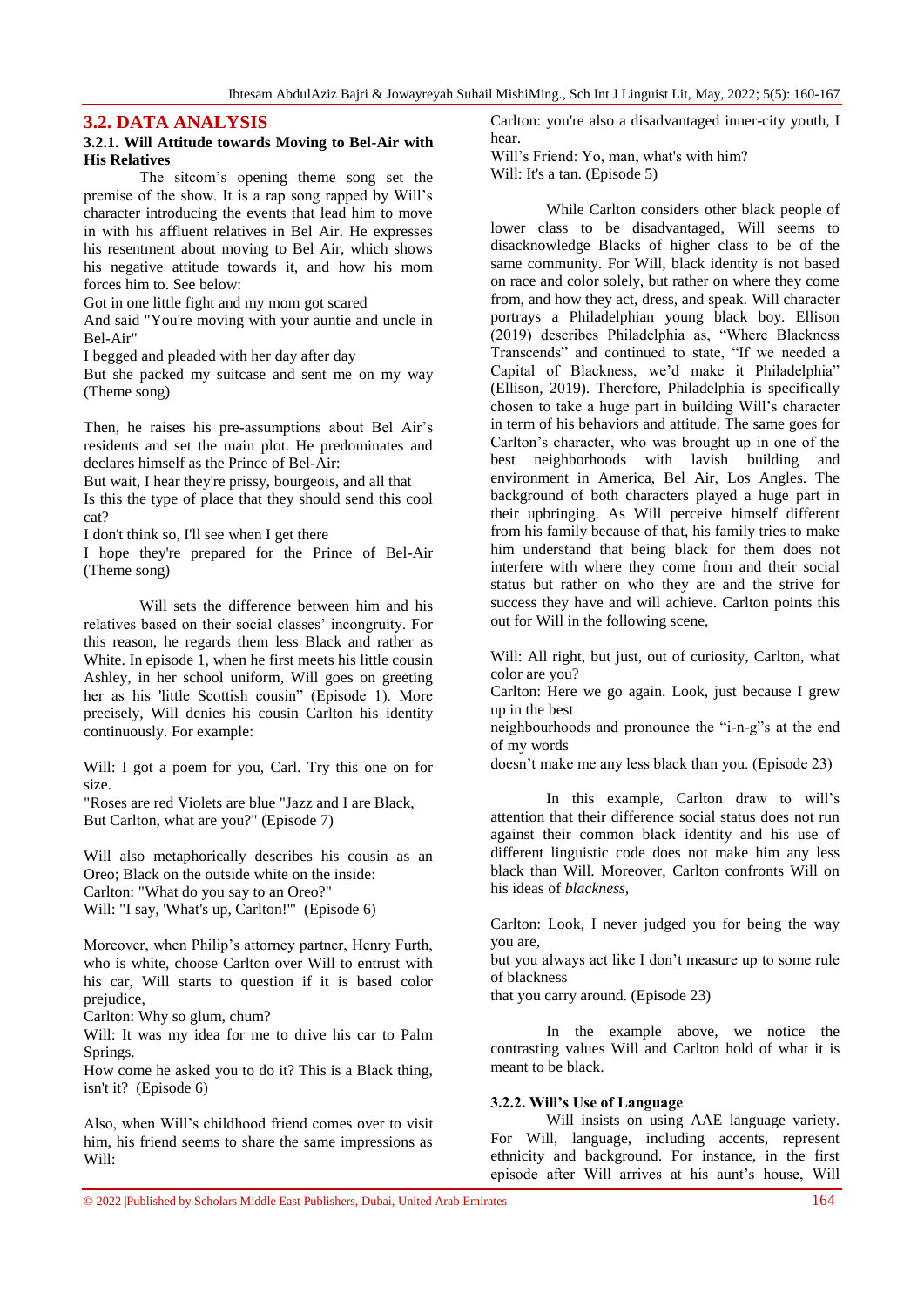firstly meets Geoffrey, his Aunt's family butler. At the beginning, he mistakenly addresses him as his uncle Phil. Yet, after Geoffrey corrects him and proceeds to introduce himself with his British accent, Will immediately imitates his British accent and adds a use of a British common phrase, "cheerio and all that rot" where "cheerio' means "goodbye" and "rot" mean 'nonsense'. Will then follow his utterance with "bring" the horse around" as joke.

Geoffrey: I am Geoffrey, your uncle's butler.

Will: Okay, well, I Cheerio and all that rot. Bring the horses round,

Would you? (Episode 1)

In this scene, Geoffrey does not introduce himself as British. Solely from his British accent, Will is able to recognize where he is from. Will reaction prove that, language use of certain linguistic features, such as accent and the use of common saying that are tied with certain society or culture, carries the person"s identity, ethnicity, and history.

On the semantic level, Will choice and persistence on using specific lexical items and vocabularies, shows that he expresses his self-identity through his language. For example: Will: Carlton, you Five-ed me, man. Carlton: Excuse me? Will: You dimed me out. Carlton: Pardon? Will: You tattled on me, all right? (Episode 14)

As the example above, Will uses the slang expressions "fived me" and "dimed me out" to confront Carlton about telling on him on his wrong action. As we notice, Will would rather clarify the meaning of the word and phrases he uses with a similar way associated with his language, before he would explain it in their language. For instance, In the scene below, Will uses the word "stupid" to describe a pleasant experience, and after being interrupted by his uncle's 'excuse me' which indicates that he needs to watch his language, he proceeds with 'dope'. In this utterance, both 'stupid' and "dope", although their unpleasant meanings; 'unintelligent' and 'drug':

Aunt Viv: Did you enjoy the trip?

Will: The plane ride was stupid all over the first-class Uncle Phil: Excuse me?

Will: I'm saying the plane was dope

Uncle Phil: Excuse me?

Will: No. Stupid, dope. No, that doesn't mean what you-

How would he say, the flight was really neat. (Episode 1)

Will insists on using his slang language when he first describes his flight with "stupid" and then with 'dope'. Ultimately, he complies with his uncle's demands and uses the word "neat" instead. Considering

his uncle"s back ground, Philip must have known what these words mean, yet, he refuses to acknowledge them in front of Will. However, Will's changing his words' choice reflects his awareness of the other standard variety and how it perceives to resemble well-mannered behavior. However, his persistency on using his language reflects how importance it is in shaping who he is.

Ironically, after Will is moved into his new private school, the Bel-Air academy, a disciplinary hearing for his act of vandalism. His white English teacher defends him and says,

Will"s English teacher: We can't judge Will Smith by our standards.

He doesn't even speak our language. Where he grew up, the word "bad" means "good". Doesn't that say it all? (Episode 14)

Apparently, Will does not speak the same language of those around him. His different language use isolates him from everyone. Yet, he holds to it. Will "constant use of the AAE variety, while surrounded by people who does not speak it, denotes the importance of language use in defining his self-identity, as well as his social/racial identity.

#### **3.2.3. The Banks Family Attitudes towards Will's Language**

From the beginning of Will"s arrival at his aunt"s house, with his different apparel style and different language use, his aunt's family attitudes are made obvious through their reactions. In the example above, uncle Phil interrupts Will's talk with 'excuse me" to get his attention to what he has just said. Will"s persistence on using slang words is perceived as a sign of disrespect for his elders. This interruption expresses uncle Phil"s disapproval of Will"s language. Later, Uncle Phil"s disapproval is shown through his dialogue with his wife about Will:

Aunt Viv: You got to love this guy, right?

Uncle Phil: Did you see the way he was dressed?

Aunt Viv: What's wrong with it?

Uncle Phil: You hear that language?

Aunt Viv: We used slang when we were kids. Do you remember our first date?

You took one look at me and said: "That is a bad dress" You could've just said it was a good dress.

Uncle Phil: I could have, if I liked it. Actually, it was a bad dress. (Episode 1)

In contrast with Phil"s attitude, Will"s aunt Viv seem to advocate for it. She expresses that it is the language she has used when they are younger. Although she advocates for Will"s language, she does not use it herself. For Vivian, Will's language is coming from a young teenaged boy who has yet to learn and be educated.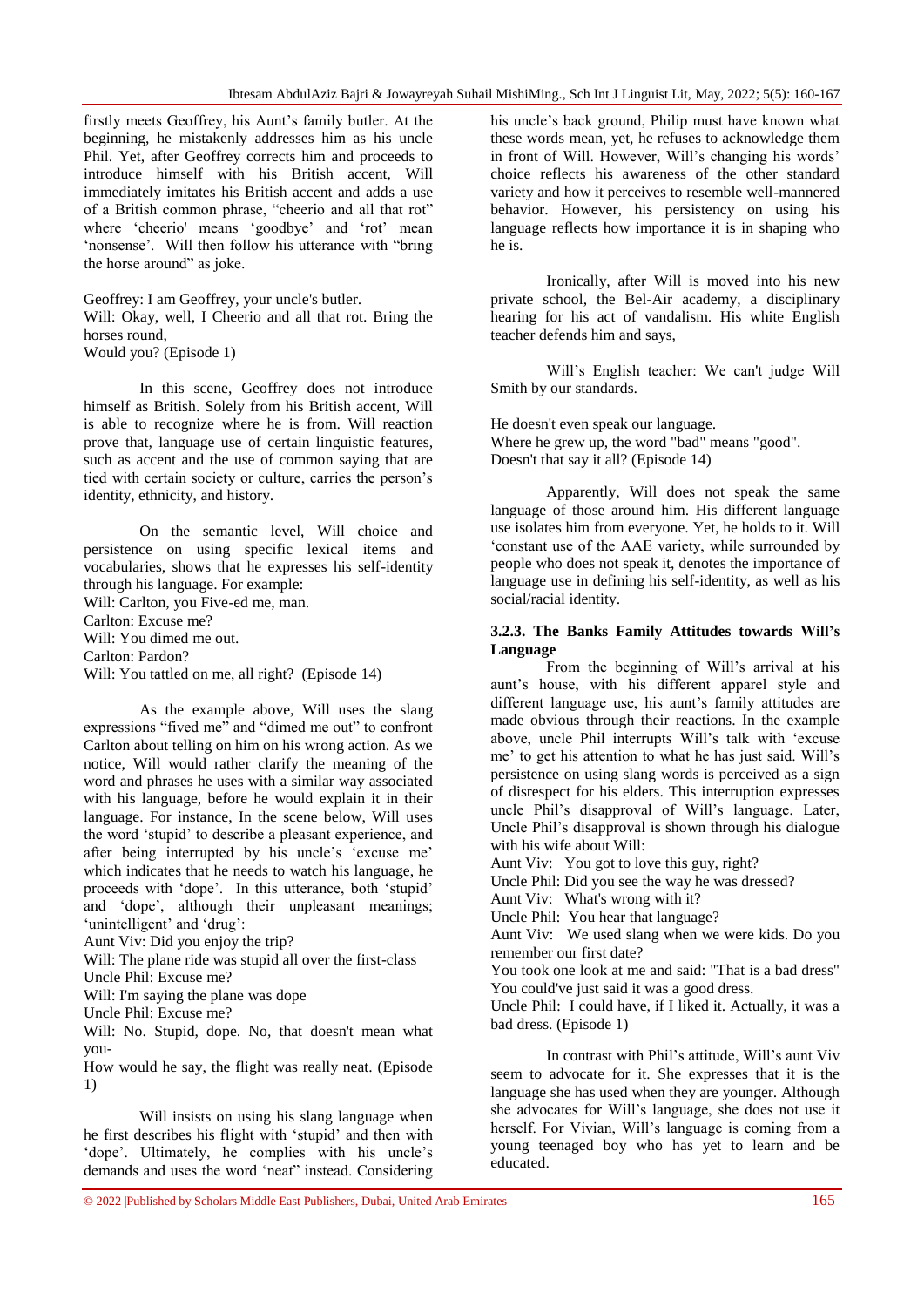## **4. RESULTS AND DISCUSSION**

On one hand, Will portrays young black boy. He speaks his African American language variety. He is good at basketball, listen to rap music, wears baggy shorts and vivid colored T-shirts. He has a Malcom X poster hanging on his room and he names him his hero. He is ill-mannered. He throws food in the air to catch it with his mouth and greet people with a high five instead of a hand shake. At his first formal dinner at his aunt"s house with his uncle's firms' lawyers, Will purposely wears his suit inappropriately just so they do not mistake him as Carlton"s brother, as his cousin anticipated. Will"s image seems to build up in our mind easily. He symbolizes a common stereotype of what a young black man looks like. Yet, in the Sitcom, other perspectives of Will characters are displayed to show the other hidden truth about black people. Albeit mostly humorous, Will shows a great talent in playing classical music on the piano. He is interested in reading and learning. When given the opportunity at his new private school, Will manages to get good grades.

On the other, the African American Sitcom continues to portray the other side of black excellence. Although coming from the same background, Will"s aunt's family represents the rising of the middle class. His uncle is presented as attorney and a judge. His aunt is a university professor. His cousin Carlton is a good student who engages in many extra curriculum activities. Everyone makes and chooses their life path. As Susan Borowitz, one of the co-creator and writers of the show, expressed in her interview with Time magazine in 2015, "There was a sense of this monolith of a black experience, that there was one kind of black American, and they all think alike and do the same thing. We liked the idea of challenging that" (Waxman, 2015). Moreover, characters' diversity in terms of their social class and language use, does not stop them for showing soldierly and being one family. At the end, and as they say, variety is the spice of life.

## **5. CONCLUSION**

The various representations of the sociocultural differences between Will and his aunt's family "help viewers to consider African American environment a multifarious community, abandoning the old image of black people built by mass media in the previous decades of the twentieth century" (Corrizzato, 2012). This difference is portrayed through characters' use of different linguistic varieties and behaviors. The concept of what blackness means varies between characters. While Will views the social economic statues of his relatives and where they live as a lack of blackness, his relatives are trying to help him "to identify the naturalized code including integrity, respectably and ethics, recognized both by African American people and by whites" (Corrizzato, 2012). Being well-educated and having well-mannered values does not make them any less black. The sitcom undermines the typical black stereotype and delivers so many messages throughout its scenes. The characters' portrayals and actions teach us to never judge a book by its cover. It also ensures that someone's background and where they come from should not stop or determine where they are going.

## **REFERENCES**

- (n.d). (2012). Slavery in America. Retrieved from https://www.history.com/topics/blackhistory/slavery#section\_11.
- (n.d). (2018). Segregation in the United States. Retrieved from from https://www.history.com/topics/blackhistory/segregation-united-states.
- "Inland Northern American English." (n.d). *Infogalactic*, Retrieved from [https://infogalactic.com/info/Inland\\_Northern\\_Am](https://infogalactic.com/info/Inland_Northern_American_English) [erican\\_English.](https://infogalactic.com/info/Inland_Northern_American_English)
- Boyer, P. S., Clark, C. E., & Halttunen, K. (2018). *The enduring vision: a history of the American people*. Boston: Cengage Learning.
- Corrizzato, S. (2000). "Undermining traditional black stereotypes in "The Fresh Prince of Bel-Air"<sup>"</sup>. Iperstoria.
- Eckert, P. (2012). Three waves of variation study: The emergence of meaning in the study of sociolinguistic variation. *Annual review of Anthropology*, *41*, 87-100.
- Ellison, C. D. (2019, February 21). Philadelphia, Where Blackness Transcends. The Roots. Retrieved from  $\sim$ [https://www.theroot.com/philadelphia-where](https://www.theroot.com/philadelphia-where-blackness-transcends-1832619524)[blackness-transcends-1832619524.](https://www.theroot.com/philadelphia-where-blackness-transcends-1832619524)
- Green, L. J. (2002). *African American English: a linguistic introduction*. Cambridge University Press.
- Jones, J., & Preston, D. (2006). AAE and identity: constructing and deploying linguistic resources. Journal of African Language Learning and Teaching. Festschrift for David Dwyer. Special issue, *Journal of African Language Learning and Teaching.* Retrieved from https://www. msu. edu/~ preston/AAE% 20and% 20Identity. pdf.
- Jones, Q., Smith, W., & Hervey, W. (1990). The fresh prince of Bel-Air [Television series]. Hollywood, CA: National Broadcasting Company Productions.
- Labov, W. (1972). *Sociolinguistic Patterns* (No. 4). Philadelphia, PA: University of Pennsylvania Press.
- Morgan, M. (1994). Theories and Politics in African American English. Annual Review of Anthropology, 23, 325-345. Retrieved from [www.jstor.org/stable/2156017](http://www.jstor.org/stable/2156017)
- Rains, E., & Scannell, P. (2016). The Fresh Prince, Money, and Being Black in the Post-Network Era. Retrieved from  $\sim$